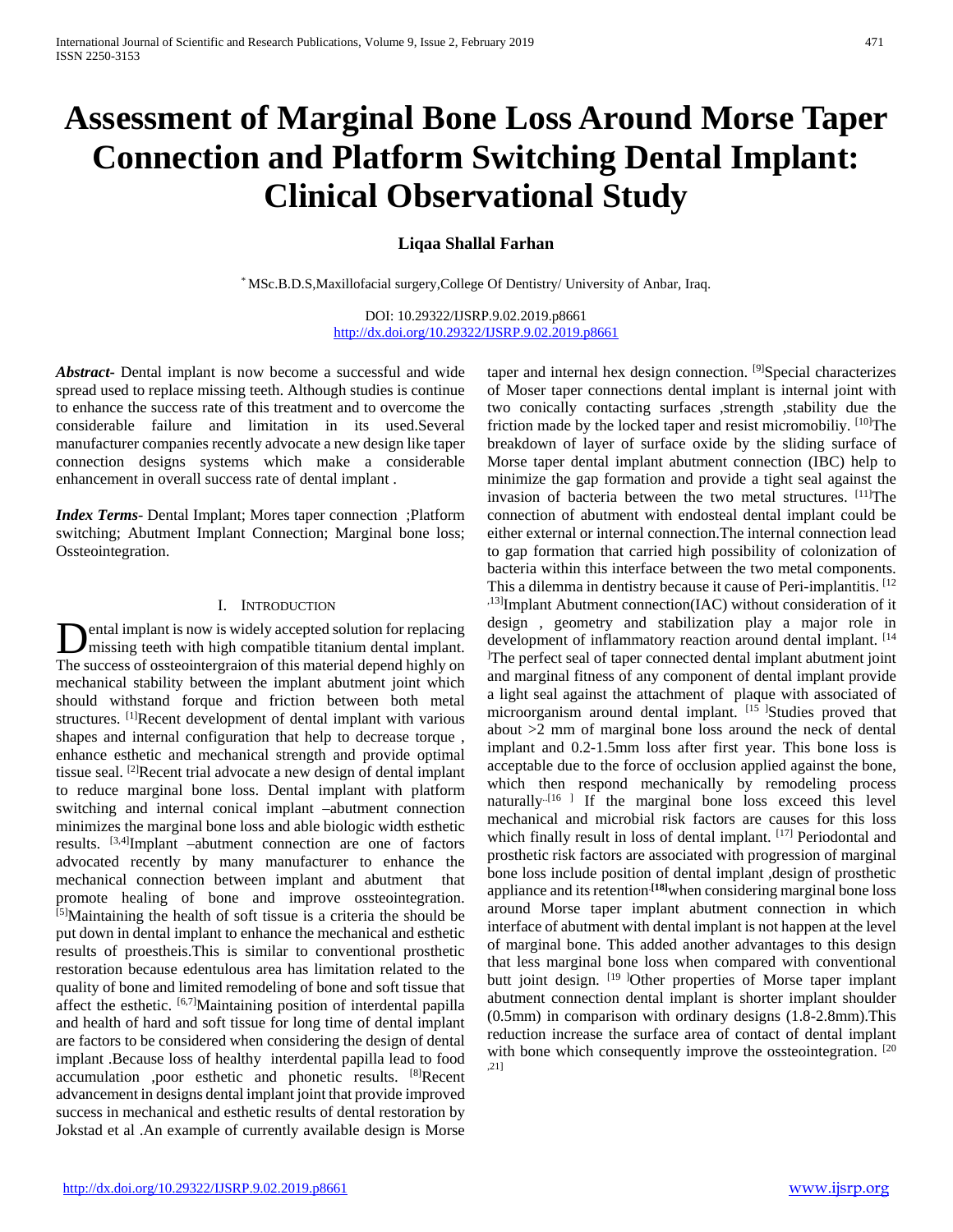## II. MATERIALS AND METHOD

 Prospective studies involve 845 patients , Male (425 ) and female ( 420),Age(12-75) years .This study done in specialized health center in department of dental implantology in Al-Ramadi city. The study was done between (July 2000-2018) . 1152 easy implant® by franch dental implants manufacturer with sandblast surface, cylindrical-conical with internal hexagon and Morse taper connection used to replace teeth in upper and lower Jaw. The patients were selected using special criteria prior to dental implant surgery which include:

a.Patients should be free from any systemic disease like heart disease,

b.control blood sugar .

c.good oral hygiene with no periodontal disease .

d.good bone quality and tissue thickness.

e.no smoking at least 2week before surgery .

f.complaince for surgery with good economic and social level.

### **Exclusion criteria:**

a.Patient with poor systemic health.

b.diabetic patients with poor glycemic control.

c.poor oral care with periodontitis.

d. poor bone quality and quantity with Inadequate tissue thickness.

d. patient noncompliance to dental implant surgery with poor socioeconomic status.

 The patient undergo thorough medical and dental evaluation for good oral hygiene and radiographic examination by OPG to check the bone density and location of adjacent vital structures like inferior dental canal , floor maxillary sinus and nasal cavity and recorded before surgery. The surgery is done under local anesthesia (2%xylocain and 80:000 adrenalin) using flap surgery. Three sided flap was made by scalpel .The flap was elevated using mucoperiosteal elevater.Preparation of implant bed by use standardized surgical drills under continuous irrigation by normal saline. Then dental implant was placed at crestal bone level using variety of dental implant lengths and diameters .The flap is replaced and sutured using 3/0 black silk suture. The implant was left for healing in load free period. Antibiotic cover is prescribed after dental implant surgery (Amoxillicin  $500mg \times 3$  day/week). The patients were followed 2,6 and 12 month after dental implant placement. The criteria used to assess the success of dental implant is used include :no mobility ,no pain, no per-implant radiolucency and infection .The marginal bone loss is measured using a caliber (mm) from Dental implant platform (DIP) to crest bone level (CBL) (Figure (1)) mesially and distally around each dental implant during healing period (load free period) immediately after surgery and after load when dental implant under function load as abutment for fixed bridge ,partial and complete denture during follow up at  $2<sup>nd</sup>$ ,  $6<sup>th</sup>$  and  $12<sup>th</sup>$  month by one observer using standardized x-ray. For accuracy the measurements should be repeated 3 times before final record. Standardized radiographical technique and standardized exposure time ,using film holder used to take radiograph during these periods.



*Figure(1):Show Morse taper Implant –Abutment Connection(IAC) ,Platform switching,Crestal bone level.*

## **Statistical analysis:**

 The statistical analysis was performed using the IBM SPSS statistics ,Version 21 software. Paired sample statistics . **Table (1) ,Table (2)&Figure(2)**show that the higher mean value of marginal bone resorption was in 6th month  $(0.7885 \pm 0.35800)$ when compared with mean marginal bone loss at  $12<sup>th</sup>$  month period was (0.5905±0.15292).The mean difference is significant at 0.01 level **(P<0.01)**.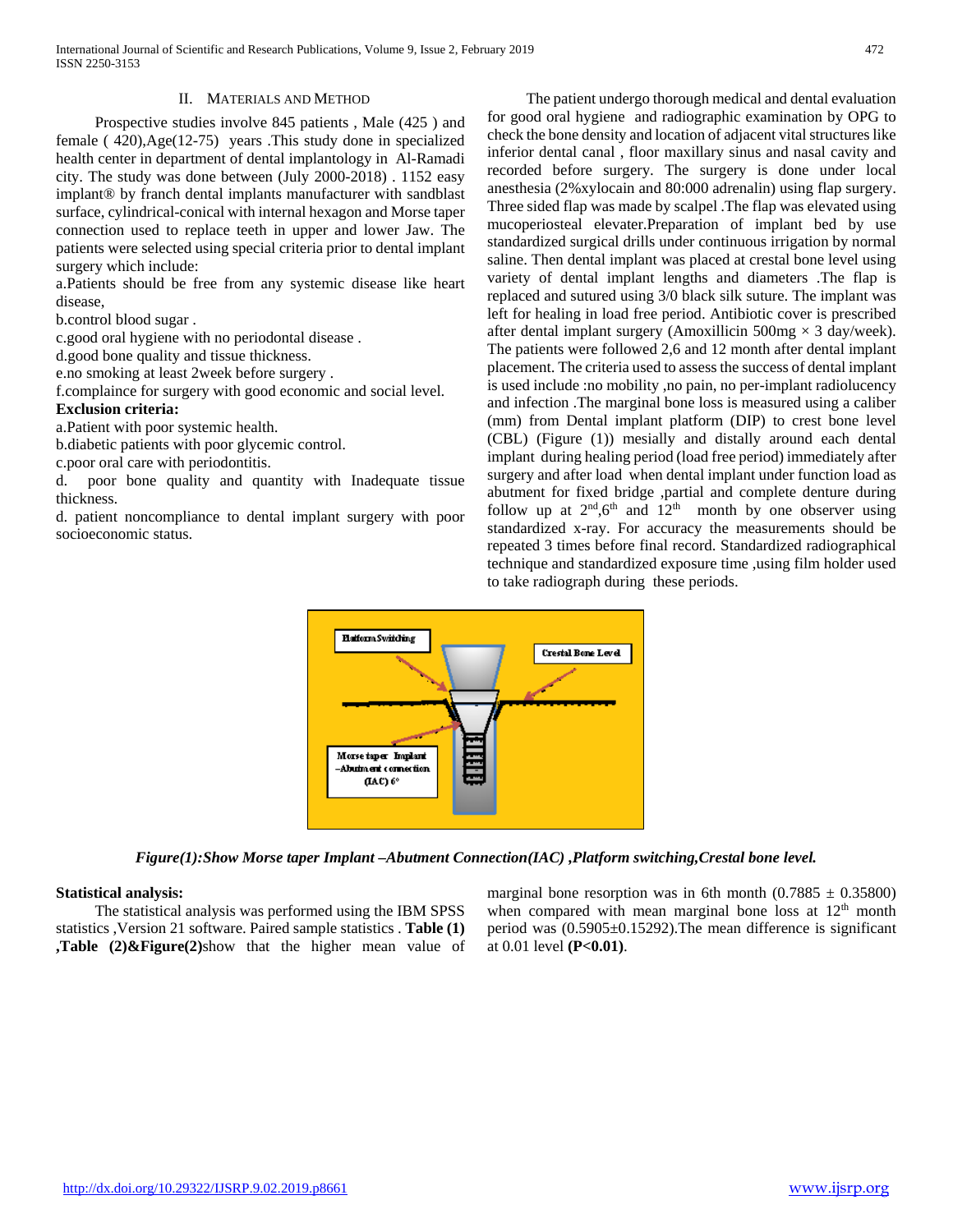*Table(1):Paired sample statistics.*

|        |        | Mean  |      | <b>Std. Deviation</b> | <b>Std. Error Mean</b> |
|--------|--------|-------|------|-----------------------|------------------------|
|        | twelve | .5905 | 152  | .15292                | .00451                 |
| Pair 1 | sixth  | .7885 | 1152 | .35800                | .01055                 |

*Table(2):Paired Sample Test for the level of significance difference in mean MBL at 12th and 6th month .*

|                       |          | <b>Paired Differences</b>  |        |                                                   |              |                  | df | Sig. (2-tailed) |
|-----------------------|----------|----------------------------|--------|---------------------------------------------------|--------------|------------------|----|-----------------|
|                       | Mean     | <b>Std. Deviation Std.</b> | Mean   | Error95% Confidence Interval of<br>the Difference |              |                  |    |                 |
|                       |          |                            |        | Lower                                             | <b>Upper</b> |                  |    |                 |
| Pair 1 twelve - sixth | .19800-l | .38971                     | .01148 | $-.22053-$                                        | $-.17548-$   | $-17.245 - 1151$ |    | <b>000.</b>     |

*Table(3):Paired Sample correlations.*

**Paired Samples Correlations**

|      |                | r    | <b>Correlation</b> | Sig. |
|------|----------------|------|--------------------|------|
| Pair | twelve & sixth | 1152 | -.003-             | .920 |



*Figure(2)::Show the relation between MBL at 6<sup>th</sup> and 12<sup>th</sup> month periods.* 

Paired sample statistics in **Table (4)**, Table (6)&Figure(3)show that the higher mean value of marginal bone loss was in 6th month  $(0.7885\pm0.35800)$  when compared with mean value of marginal bone loss at  $2<sup>nd</sup>$  month period  $(0.0234\pm0.02377)$ . The mean difference is significant at 0.01 level (P<0.01).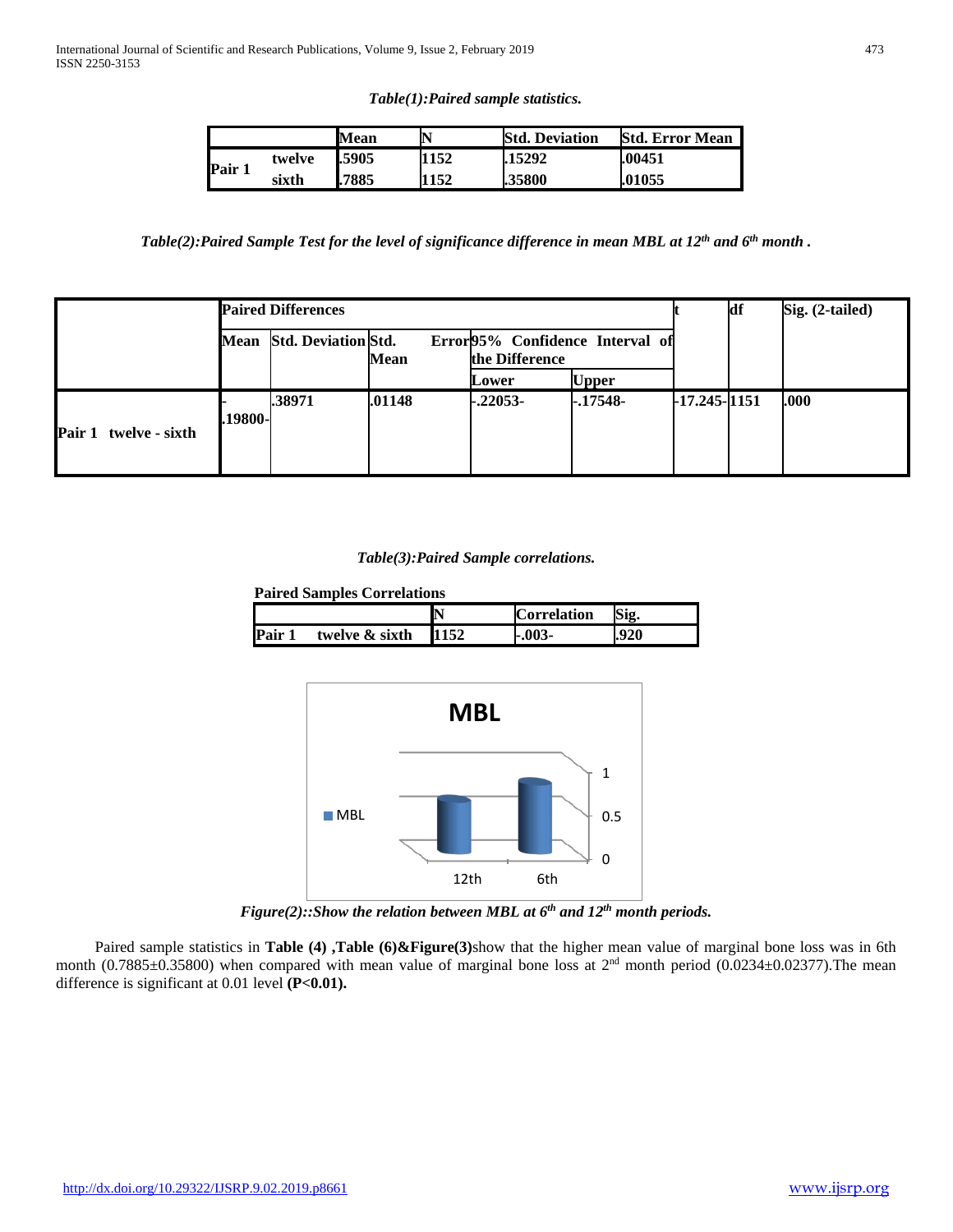|        |        | Mean   |      | <b>Std. Deviation</b> | <b>Std. Error Mean</b> |
|--------|--------|--------|------|-----------------------|------------------------|
| Pair 1 | second | .0234  | 1152 | .02377                | .00070                 |
|        | sixth  | 1.7885 | 1152 | .35800                | .01055                 |

*Table(5):Paired Sample correlations.*

| <b>Paired Samples Correlations</b> |                |      |                    |      |  |
|------------------------------------|----------------|------|--------------------|------|--|
|                                    |                |      | <b>Correlation</b> | Sig. |  |
| Pair 1                             | second & sixth | 1152 | 190                | .000 |  |

*Table(6):Paired sample Test for the level of significant difference in mean MBL at 2nd and 6th month .*

|                         | <b>Paired Differences</b> |                          |              |                                                   |              |                  | ldf | Sig.    | $(2-$ |
|-------------------------|---------------------------|--------------------------|--------------|---------------------------------------------------|--------------|------------------|-----|---------|-------|
|                         | Mean                      | Std.<br><b>Deviation</b> | Std.<br>Mean | Error95% Confidence Interval<br>of the Difference |              |                  |     | tailed) |       |
|                         |                           |                          |              | Lower                                             | <b>Upper</b> |                  |     |         |       |
| second<br>Pair<br>sixth | $-0.76501 - 0.35426$      |                          | .01044       | -.78549-                                          | -.74453-     | $-73.294 - 1151$ |     | .000    |       |



*Figure(3):Show the relation between MBL at 2nd and 6th month period.*

 Paired sample statistics in **Table (7) ,Table (9)&Figure(4)**show that the higher mean value of marginal bone loss was in Zero period (0.6555  $\pm$  0.17589) when compared with mean marginal bone loss at 2<sup>nd</sup> month period (0.0234 $\pm$ 0.02377). The mean difference is significant at 0.01 level **(P<0.01)** .

| Table(7): Paired sample statistics. |  |  |
|-------------------------------------|--|--|
|-------------------------------------|--|--|

|        |        | Mean  |      | <b>Std. Deviation</b> | <b>Std. Error Mean</b> |
|--------|--------|-------|------|-----------------------|------------------------|
|        | second | .0234 | 1152 | .02377                | .00070                 |
| Pair 1 | Zero   | .6555 | 1152 | .17589                | .00518                 |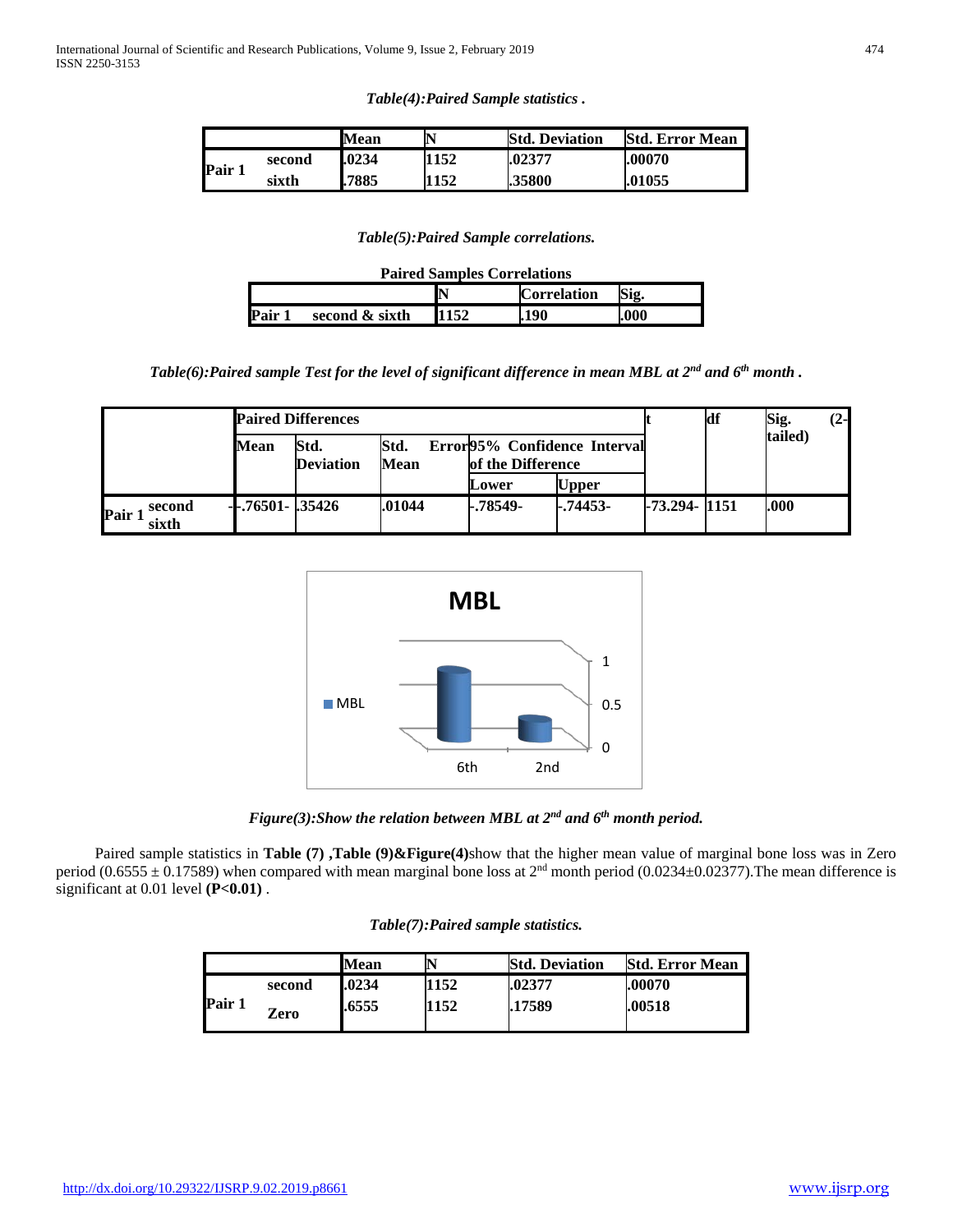## *Table(8):Paired Sample correlations.*

### **Paired Samples Correlations**

|      |               | N | <b>Correlation</b> | Sig. |
|------|---------------|---|--------------------|------|
| Pair | second & Zero |   | -.101-             | .001 |

*Table(9): Paired sample Test for the level of significance difference in mean MBL at 0 and 2nd month .*

|                        | <b>Paired Differences</b> |                          |              |                                                   |              |                   | df | Sig.    | $(2-$ |
|------------------------|---------------------------|--------------------------|--------------|---------------------------------------------------|--------------|-------------------|----|---------|-------|
|                        | <b>Mean</b>               | Std.<br><b>Deviation</b> | Std.<br>Mean | Error95% Confidence Interval<br>of the Difference |              |                   |    | tailed) |       |
|                        |                           |                          |              | Lower                                             | <b>Upper</b> |                   |    |         |       |
| second<br>Pair<br>Zero | $-.63206-.17986$          |                          | .00530       | -.64245-                                          | $-.62166-$   | $-119.274 - 1151$ |    | .000    |       |





 Group and paired sample statistical analysis in **Table (10),Table (11),Table (9)&Figure(5)**showing that the higher mean value of marginal bone loss was at Zero period (0.6555  $\pm$  0.17589) in comparison with mean marginal bone loss at 12<sup>th</sup> month(0.5905±0.15292). The mean difference is significant at 0.01 level.**(P<0.01)** 

| Table(10): Paired sample statistics. |  |  |
|--------------------------------------|--|--|
|--------------------------------------|--|--|

|        |        | Mean  |      | <b>Std. Deviation</b> | <b>Std. Error Mean</b> |
|--------|--------|-------|------|-----------------------|------------------------|
| Pair 1 | twelve | .5905 | 1152 | .15292                | .00451                 |
|        | Zero   | .6555 | 1152 | .17589                | .00518                 |

*Table(11):Paired Sample correlations.*

**Paired Samples Correlations**

|               | Þ    | $\mathsf{I}^{\mathsf{C}}$<br>orrelation | Sig.     |
|---------------|------|-----------------------------------------|----------|
| twelve & Zero | 1152 | $-.010-$                                | 770<br>⊷ |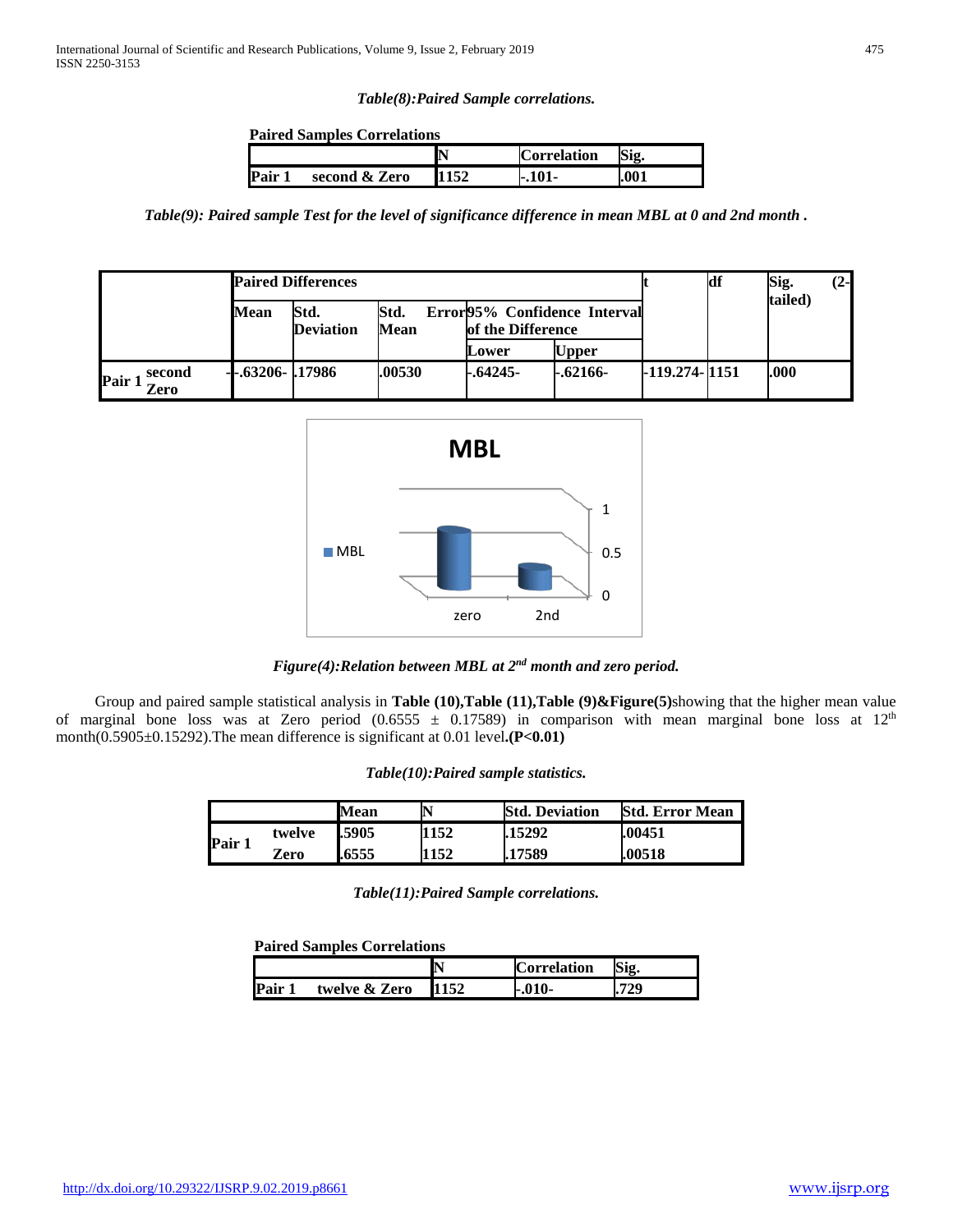*Table(12):Paired Sample Test of significant difference in MBL at zero and 12th month between upper and lower Arch.*

|                        | <b>Paired Differences</b> |                          |              |                                                   |              |           | df      | Sig. | $(2-$ |
|------------------------|---------------------------|--------------------------|--------------|---------------------------------------------------|--------------|-----------|---------|------|-------|
|                        | Mean                      | Std.<br><b>Deviation</b> | Std.<br>Mean | Error95% Confidence Interval<br>of the Difference |              |           | tailed) |      |       |
|                        |                           |                          |              | Lower                                             | <b>Upper</b> |           |         |      |       |
| twelve<br>Pair<br>Zero | $-.06505-.23425$          |                          | .00690       | $-.07859-$                                        | $-.05151-.$  | $-9.426-$ | 1151    | .000 |       |



*Figure (5):The relation between MBL at 12th month and Zero period.*

|               | TNO  | N   | Mean   | <b>Std. Deviation</b> | <b>Std. Error Mean</b> |
|---------------|------|-----|--------|-----------------------|------------------------|
| <b>twelve</b> | 1.00 | 576 | 1.5804 | .14427                | .00601                 |
|               | 2.00 | 576 | .6005  | .16060                | .00669                 |

|        |                                                 | Sig. |                 | df                       | Sig.    | $(2$ -Mean                 | <b>Std. Error</b> |
|--------|-------------------------------------------------|------|-----------------|--------------------------|---------|----------------------------|-------------------|
|        |                                                 |      |                 |                          | tailed) | <b>Differenc</b> Differenc |                   |
|        |                                                 |      |                 |                          |         |                            |                   |
| twelve | variances <sup>15.898</sup><br>Equal<br>assumed | .000 | $-2.239 - 1150$ |                          | .025    | $-.02014-.$                | .00900            |
|        | variances<br>Equal<br>not assumed               |      |                 | -2.239-1137.0 .025<br>35 |         | $-.02014-.$                | .00900            |

 Statistical analysis in **Table (15)&Table(16)**showing the descriptive statistics and correlation significance of the length and diameter of dental implant used in the study.

|                 | Mean   | <b>Std. Deviation</b> | IN   |
|-----------------|--------|-----------------------|------|
| Length          | 9.1250 | 1.60959               | 1152 |
| <b>Diameter</b> | 4.2167 | .65327                | 1152 |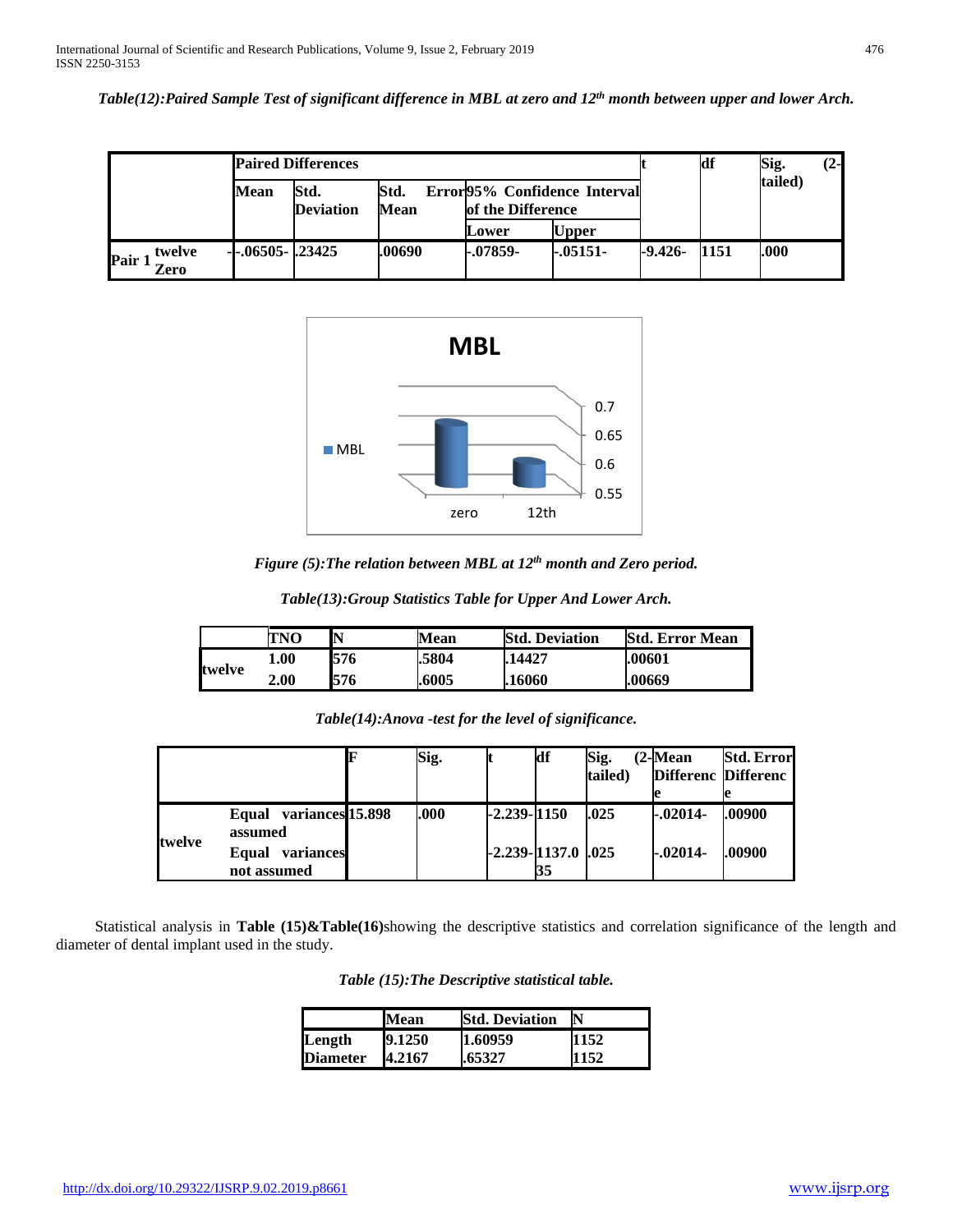| <b>Correlations</b> |                            |                        |                 |
|---------------------|----------------------------|------------------------|-----------------|
|                     |                            | Length                 | <b>Diameter</b> |
|                     | <b>Pearson Correlation</b> |                        | **<br>$-.240-$  |
| Length              | Sig. (2-tailed)            |                        | .000            |
|                     | N                          | 1152                   | 1152            |
|                     | <b>Pearson Correlation</b> | $-0.240$ <sup>**</sup> |                 |
| <b>Diameter</b>     | Sig. (2-tailed)            | .000                   |                 |
|                     | N                          | 1152                   | 152             |

**\*\*. Correlation is significant at the 0.01 level (2-tailed).**

 The statistical analysis of present study in **Table (17)& Table (18)** indicate that there is significant difference in mean Diameter of dental implant between upper and lower arch at 0.01 level **(P<0.01).**While there is no significant difference in mean of length of dental implant between upper and lower arch **(P>0.01).**

*Table(17):Showing the standard deviation in mean of Length and Diameter of upper and lower arch.*

|                 |              |      | Mean   |         | <b>Std. DeviationStd. Error</b> |
|-----------------|--------------|------|--------|---------|---------------------------------|
|                 |              |      |        |         |                                 |
|                 | upper        | 576  | 9.0833 | 1.61945 | .06748                          |
| Length          | lower        | 576  | 9.1667 | 1.60000 | .06667                          |
|                 | Total        | 1152 | 9.1250 | 1.60959 | .04742                          |
|                 | upper        | 576  | 4.7667 | .33027  | .01376                          |
| <b>Diameter</b> | lower        | 576  | 3.6667 | .37300  | .01554                          |
|                 | <b>Total</b> | 1152 | 4.2167 | .65327  | .01925                          |

*Table(18):Anova –Test for the level of significance in mean diameter and length.*

|                 |                       | <b>Sum of Squares</b> | df   | <b>Mean Square</b> |          | Sig. |
|-----------------|-----------------------|-----------------------|------|--------------------|----------|------|
|                 | <b>Between Groups</b> | 2.000                 |      | 2.000              | .772     | .380 |
| Length          | <b>Within Groups</b>  | 2980.000              | 1150 | 2.591              |          |      |
|                 | <b>Total</b>          | 2982.000              | 1151 |                    |          |      |
| <b>Diameter</b> | <b>Between Groups</b> | 348.480               |      | 348.480            | 2807.960 | .000 |
|                 | <b>Within Groups</b>  | 142.720               | 1150 | 1.124              |          |      |
|                 | Total                 | 491.200               | 1151 |                    |          |      |

## III. DISCUSSION

 This study was made to evaluate the success rate of Morse taper connection and platform switching design of dental implant which enhances the overall success rate of dental implant by decreasing the marginal bone resorption. The use of Morse taper implant abutment connection provide wide contact area between the conical abutment and implant with minimal bacterial infiltrate than screw designs**.[22]** The statistical analysis of the present study indicate that the success rate of Morse taper connection and platform switching dental implant according to the estimated mean value of Marginal bone loss of 0.6 mm is **98%.**The statistical analysis in **Table (1)**, **Table (2 ) and Figures( 3 )** indicate that the highest mean value of marginal bone loss was at  $6<sup>th</sup>$  month ( 0.7885±0.35800)because at this period the dental implant is under

functional load after wearing the prosthetic appliance ,It is the period of greatest bone loss. After this period the bone fall in period of adaptation to the applied mechanical load over the denture. This mean that the mean marginal bone loss is decreases and become  $(0.5905\pm0.15292)$  at  $12<sup>th</sup>$  month . The mean difference between the two period is significant at 0.01 level **(P<0.01).**While at  $2<sup>nd</sup>$  month the mean value of marginal bone loss was  $(0.0234 \pm 0.02377)$  because it is the time at which bone healing occur after dental implant insertion surgical procedures. This is also a time at which the dental implant is free from applied mechanical load(load free period). The preparation of dental implant bed is associated with loss of bone due to heat generation . The measured bone loss at this time (Zero day) immediately after dental implant insertion was  $(0.6555 \pm 0.17589)$ . The mean difference is significant at 0.01 level **(P<0.01)Table (7) ,Table**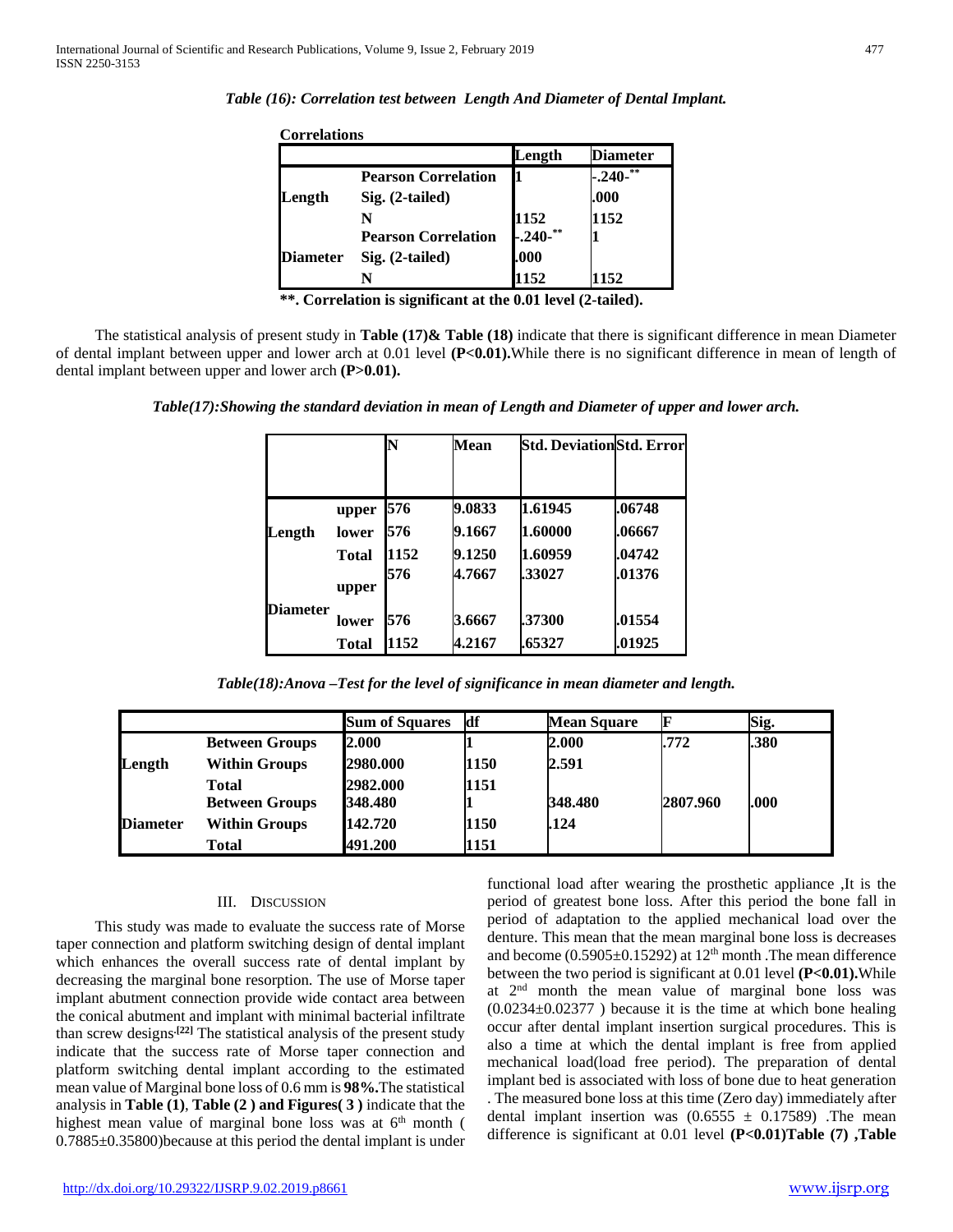**(9)&Figure(4).** This Results is consistent with the results conducted by **Canullo et al.( 2010),Lazzara et al.(2006)& Cassetta et al.(2016**) who indicate that the bone loss around dental implant occur after insertion of prosthetic restoration is related to location of implant abutment joint in relation to the level of marginal bone, Depth of Dental implant ,time of dental implant placement, dental implant diameter and position in upper and lower jaw. [23,24] **Table (17)& Table (18)** indicate that the difference is significant in mean diameter of dental implant between upper and lower arch at 0.01 level **(P<0.01).**The use of platform switching design displaced this joint (IAJ)to central location horizontally. [25] This location make the small movement between the implant and abutment and occlusal load occur away from the marginal bone and lead to inhibit invasion of bacteria that decreases the inflammatory reaction and the resulting bone loss. [26] Studies indicates that among these factors leading marginal bone loss is heat generation during surgery, implant design and position and smoking**. [27]**The distance position of implant abutment connection (IAC) from the crestal bone and the smooth narrow shoulder in Morse taper design offer important advantage when compared with the ordinary dental implant. [28]A 0.5mm narrow shoulder in Morse taper connection dental implant increases the surface area of bone to implant contact which increase the ossteointegrtion.This improve the survival rate of short dental implant (8 mm) placed in posterior area of oral cavity. In such cases the bone crestal loss may reach 1mm after one year which is responsible for failure of dental implant<sup>[29]</sup> The subcrestal position of dental implant and type of connection is one of solution which control crestal bone loss in these area. [30] ] Maintenance of crestal bone level give considerable role in the esthetic of dental implant i.e. presence of gingival papilla and size of prosthetic crowns .And after healing it is responsible for stability of dental implant and favorable transmission of stress between denture and implant abutment connection. <sup>[31]</sup>Studies by **Becker et al.(2007**) proved the fact that platform switching dental implant associated with reduction of biological width which lead to reduction of marginal bone loss.**Sanjeev et al.(2014**) indicate that preserving the integrity of interpapillary gingiva is necessary for maintaining of marginal bone . [32] Platform switching has been introduced aiming to increase the success rate of dental implant and involve also using smaller diameter abutment (mismatch implant abutment diameter)and installation of implant abutment connection inward position horizontally way from the marginal bone which added improved success rate in bone regeneration especially if the mismatch implant abutment diameter >0.8 . [33] In contract to conventional plug designs ,the connection between abutment and implant demonstrate obvious gaps which filled by oral bacteria .The micro movement between the abutment and implant during chewing facilitate infiltration of bacteria and toxins between the abutment and implant which lead to bone loss and failure of dental implant. [34] The taper or conical abutment connection showing tight abutment implant -connection and absence of micro spaces and gaps preventing bacteria invasion and promote bone regeneration and demonstrate no movement which enhance the success rate of this design. [35] The concept behind the use of narrower abutment (mismatch )in relation to larger diameter implant lies in fact that these associated with less marginal bone loss than expected rates. It also improved bone and soft tissue regeneration during healing. [36] It also

minimizes the stress concentration on the marginal bone .The dissipation of occlusal load applied on the dentures by Platform switching design with internal junction along the long axis of dental implant which is more favorable .In spite of that the small diameter of abutment has less resistance to the applied load in posterior over dentures. [37]Studies indicate that stress of occlusion are concentrated away from abutment –implant connection in platform switching dental implant but these stress remain concentrated on abutment and abutment screw. [38]In spite of high success rate of Morse taper connection implant abutment but the danger of loosening of abutment may occur which necessate removing of abutment that may affect negatively the retention of dental implant system . <sup>[39]</sup>Also the taping forces applied intermittently during seating of abutment is necessary to achieve the required friction and pressure between the contact surface abutment and of dental implant. [40]This is unlike for screw retained abutment implant system in which screw is tightened by torque as provided by manufacturing company. [41,42]

#### IV. CONCLUSION

 Morse taper connection and platform switching design added considerable success to dental implant in esthetic and posterior functional zone . It displaces the implant abutment joint which is the main area at which we focus because it added some increase in failure rate of dental implant due to micro movement between the two metal component and the micro spaces which allow infiltration of bacteria and their toxin. It improve bone and soft tissue healing and minimize the marginal bone resorption and improve healthy gingival tissue .

#### ACKNOWLEDGEMENT

 Great thanks and respects to my supervisor and family who help and encourage me to finish this study.

#### RECOMMENDATIONS

 Modification in design of dental implant is a new trend to minimize crestal bone loss and enhances the success rate of dental implant.

#### **REFERENCES**

- [1] [1]Jose Paulo Macedo,Jose Pereira ,Brendan R Vahey,Bruno Henriques et al .(2016). Morse taper dental implant and platform switching:the new paradigm in dental implantology. European Journal of Dentistry,25(14):200- 299.
- [2] [2]Alberkesson T,Donos T&Work group1 .(2012).Implant survival and complications.Clin Oral Implant Research ,35(15):89-115.
- [3] [3]Canullo L,Fedele GR ,Iannello G,Jepsen S.(2012).Platforam switching and marginal bone-level alterations.Clin Oral Implants Res,11(4):54-76.
- [4] [4]Ralf Smeets,Anders Henningsens,Ole Jung, Jamal M .Stein. (2014).Definition ,Etiology ,prevention and treatment of peri-implantitis .J Head Fac Medicin,7(4):54-78.
- [5] [5]De Deus G,Camanho D,Mendes MC,Costa E et al .(2007).Evaluation of degree of success of dental implants.Rev Implant News,11(5):788-814.
- [6] [6]Barros RR,Novaes AB,Jr,Muglia AV,Iezzi G et al . (2010).Effect of distances between implant and implant placement on peri-implant bone remodeling .Clin Oral Implants Res,35(15):455-499.